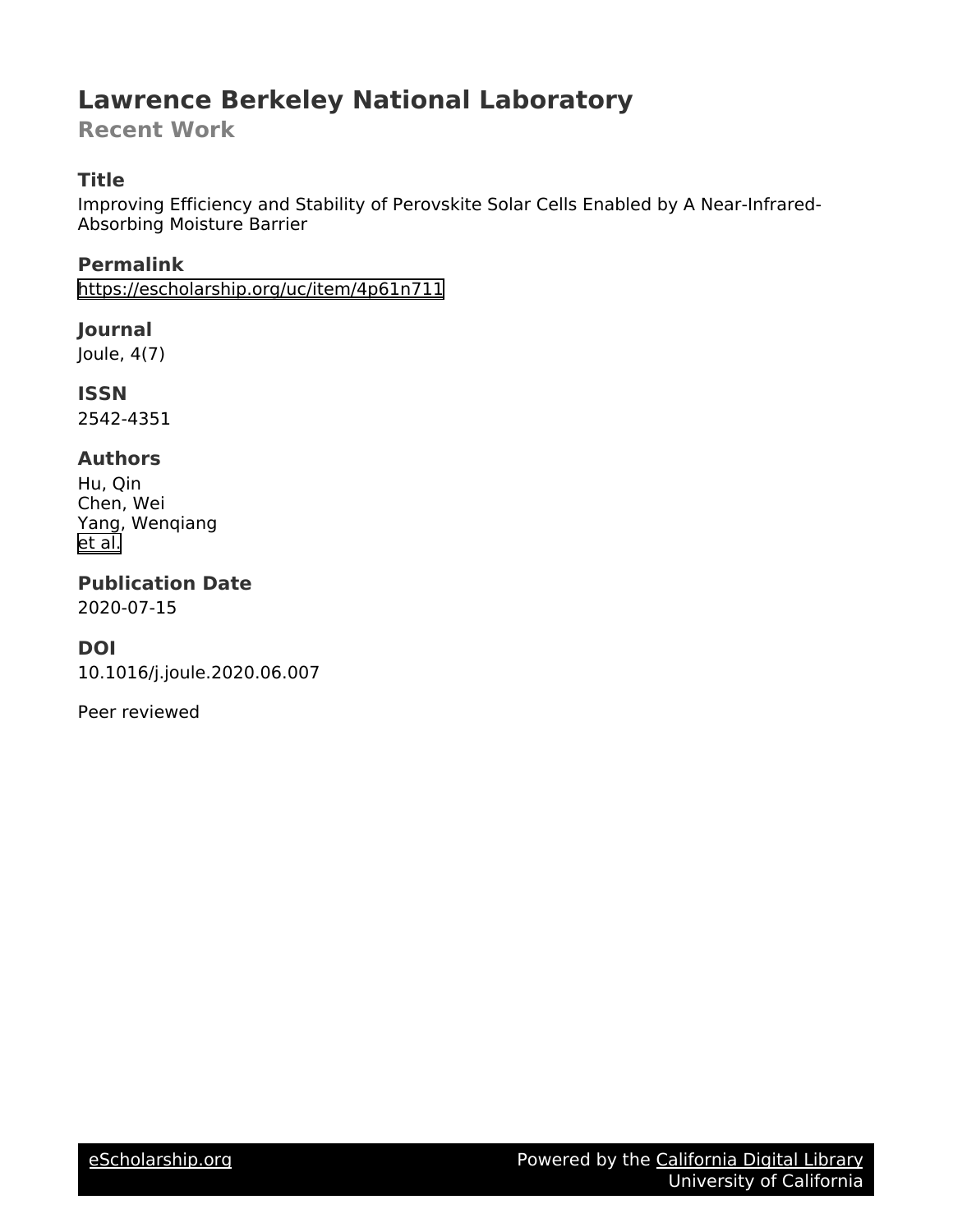In general, sulfur active materials reported in most previous literature tend to be encapsulated by another medium in order to prohibit direct contact between sulfur and liquid electrolyte to minimize lithium polysulfide dissolution during cell operation. However, it was demonstrated in this work that sufficient contact between sulfur and electrolyte is highly desired, specifically for high mass loading sulfur electrodes prepared with a conventional aluminum foil current collector, because the limited electrochemical interface due to encapsulation of sulfur can seriously hamper the utilization of sulfur. Here, we have developed a new nitrogen doping methodology of graphene oxide (*N*rGO) which enhances the utilization of the highly sulfur-philic functionality along the *N*rGO basal planes for improved chemical and electrochemical stability of sulfur. In addition, high accessibility of lithium ions to the active sulfur and sufficient electrochemical interface of sulfur, achieved by the reticulated structure of the S-*N*rGO composite promotes electrochemical reaction of the sulfur electrode. Consequently, a high peak specific energy of 325 Wh/kg (calculated) was successfully achieved with a high sulfur mass loading of 6.2 mgS cm<sup>-2</sup> and an electrolyte to sulfur ratio (E/S ratio) of 4 without any further modification such as a multifunctional interlayer, membrane, or 3-dimensional current collector.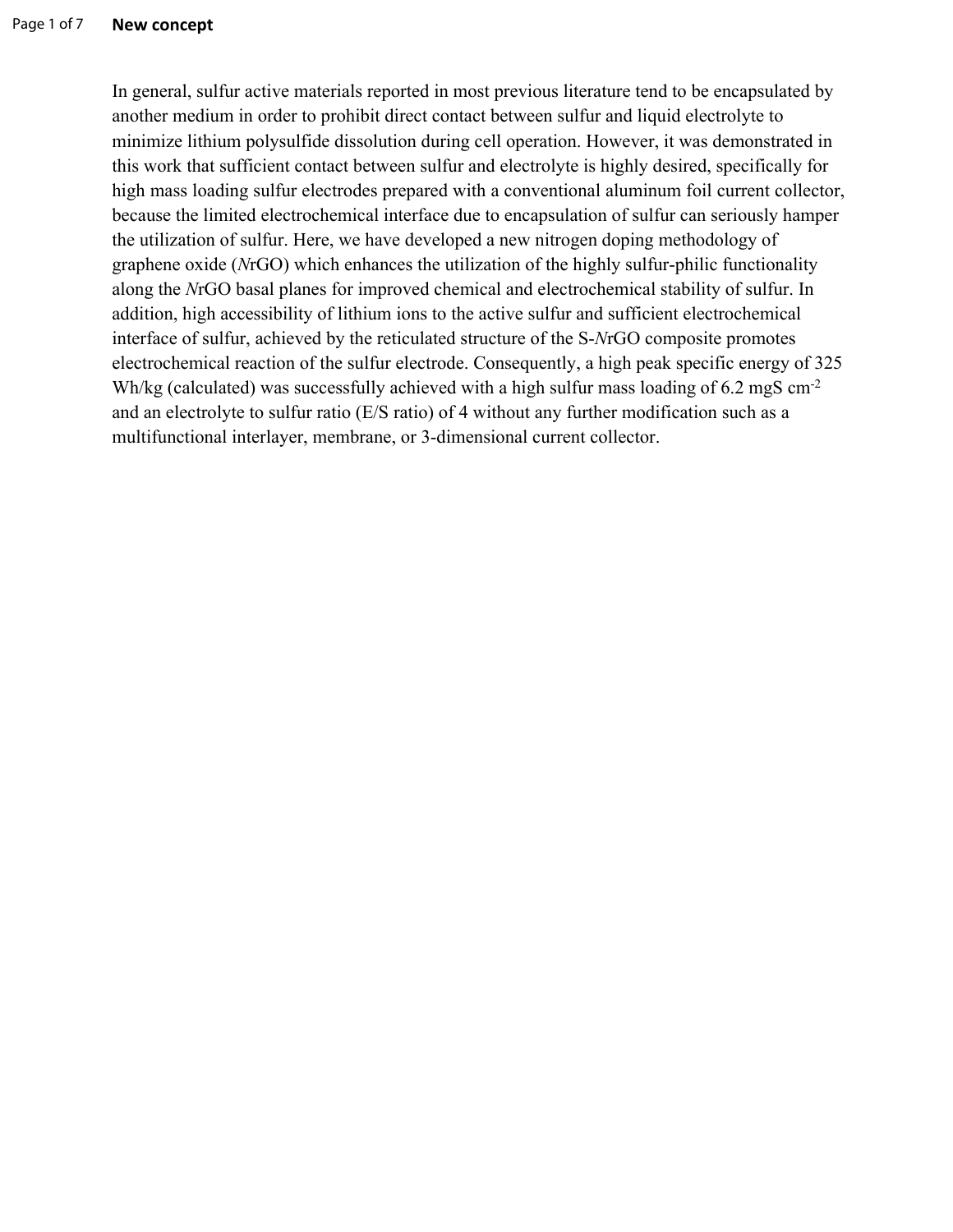### **Table of Contents Graphic**

A (calculated) high specific energy of 325 Wh/kg is achieved by via a rational design of a sulfurcarbonaceous composite electrode.

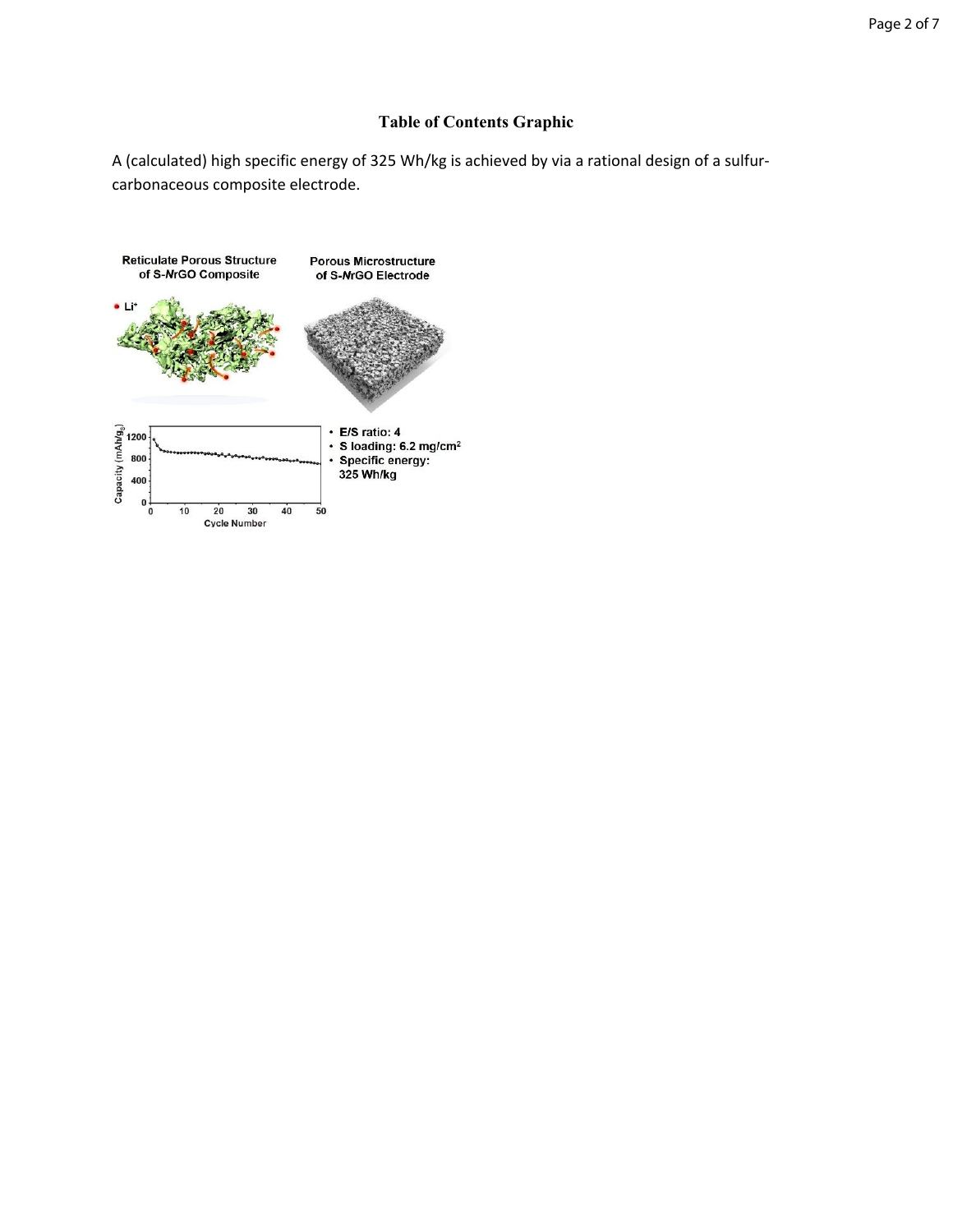### **Sustainable Sulfur‐Carbonaceous Composite Electrode Toward High Specific Energy Rechargeable Cells**

Yoon Hwa,<sup>a,b,†</sup> Hyo Won Kim,<sup>a,b,c†</sup> Hao Shen,<sup>d,e</sup> Dilworth Y. Parkinson,<sup>d</sup> Bryan D. McCloskey,<sup>a,b</sup> and Elton J. Cairns<sup>a,b,\*</sup>.

**The micrometer‐scale reticulated structure of highly sulfur‐phillic nitrogen‐doped graphene oxide (***N***rGO) that is achieved by chemically controlled nitrogen‐doping degree improves chemical and electrochemical stability of the active sulfur while providing sufficient sulfur/electrolyte interface for facile electrochemical process so that high specific energy of 325 Wh/kg can be achieved.** 

#### **Introduction**

In recent years, the demands for high energy batteries have been growing rapidly. Within the field of electrochemical couples, the lithium/sulfur (Li/S) cell is considered to be the most promising candidate due to very high theoretical specific energy (2600 Wh/kg), the low cost and the low environmental impact of sulfur  $(S)$ .<sup>1-4</sup> Despite its enormous potential to advance the state‐of‐the‐art of rechargeable batteries, the actual performance of the Li/S cell was not competitive with that of Li ion cells. However, significant progress has been made in improving the performance of Li/S cells by addressing various issues associated with the S electrode.<sup>5-19</sup>

 As a result of recent advances, researchers' attention has focused primarily on the following general practical issue: maintaining high S utilization in cells with high S mass loading and low inactive material content. In particular, an excess amount of electrolyte (i.e., generally > 10 microliters of electrolyte per milligram of  $S$  (E/S ratio = 10)) is a critical limitation for achieving high specific energy. According to the

† These authors contributed equally.

design calculation (Fig. S1), the use of a S loading of at least 6 mg/cm<sup>2</sup> along with a low E/S ratio ( $\leq$  4), while maintaining good S utilization (>1000 mAh/gS) is highly desired for reaching 300 Wh/kg and more. Especially, with E/S ratio of 6 or higher, it is unable to achieve specific energy of 300 Wh/kg, even with very high S mass loading of 20 mg/cm<sup>2</sup>. Recently, several reports have claimed to satisfy these requirements mainly by engineering the S electrode, where a carbonaceous $8-16$  or aluminum (Al)<sup>17-19</sup> mesh (or foam) current collector was employed. However, due to technical issues associated with the manufacturing of S electrodes with foam or mesh current collectors, such as difficulty of tabbing for terminal connections (e.g. high contact impedance, brittle joint) and penetration of slurry during casting process and high implementation costs, conventional Al foil current collectors are still very desirable.

Here, we report an advanced S electrode with a conventional Al foil current collector that shows a high discharge specific capacity of 1180 mAh/gS for a high S mass loading electrode ( $\approx$  6.2 mg/cm<sup>2</sup>) with a reduced E/S ratio of 4 without any further modifications in the cell. This achievement is attributed to the rational design of the S active material consisting of S conformally deposited and well‐bound, without substantial aggregation, onto a reticulated (referring to the interconnected internal pores and channels) carbonaceous material. The reticulated structure of the S-carbonaceous composite provides a micron‐scale porous structure of the S electrode that allows good accessibility of lithium ions to the active S particles and sufficient penetration of the electrolyte into the high mass loading S electrode.

#### **Results and Discussion**

To accomplish this, we successfully developed aqueous‐ dispersed nitrogen‐doped reduced graphene oxide (*N*rGO) as a multifunctional supporting material and particularly focused on creating a reticulated architecture of the S‐*N*rGO composite (S‐ *N*rGO) that optimizes transport of lithium ions within the S electrode. The reticulated architecture of the S‐*N*rGO

*a.Energy Storage and Distributed Resources Division, Lawrence Berkeley National Laboratory, One Cyclotron Rd., Berkeley, California, 94720, USA*

*b.Department of Chemical and Biomolecular Engineering, University of California, Berkeley, California, 94720, USA*

*c. Department of Advanced Materials Engineering, Kangwon National University, Samcheok 25931, Republic of Korea* 

*d. Advanced Light Source, Lawrence Berkeley National Laboratory, One Cyclotron Rd., Berkeley, California, 94720, USA*

*e. Center for Advancing Materials Performance from the Nanoscale (CAMP‐Nano), State Key Laboratory for Mechanical Behavior of Materials, Xi'an Jiaotong University, Xi'an, Shaanxi 710049, China*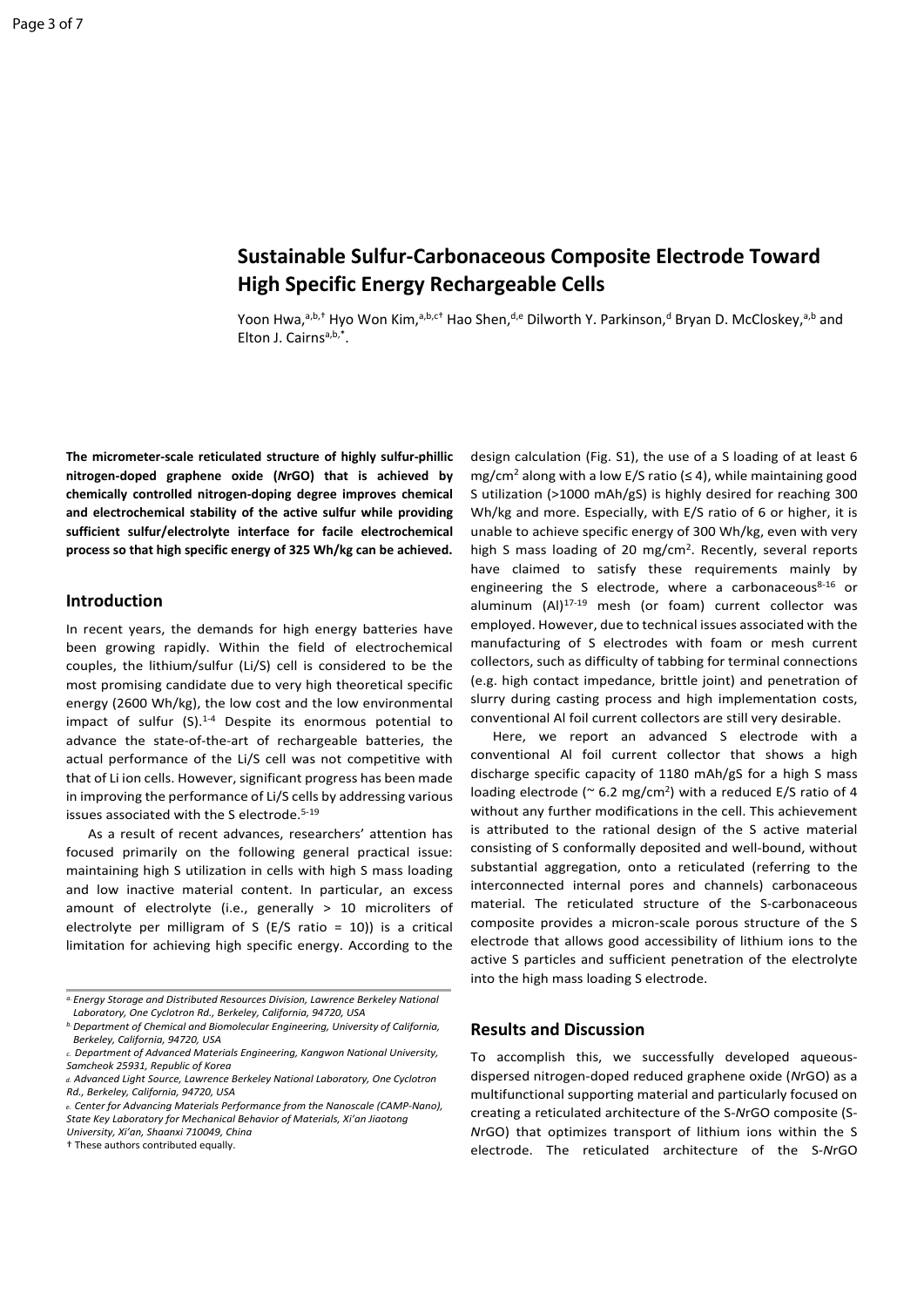composite was successfully constructed by intentionally reducing the aggregation of all composite materials throughout the synthesis process. An aqueous *N*rGO synthetic route that simultaneously reduces the GO oxygen functional groups and appears to be more externally accessible and reticulated porous introduces N functional groups enables a continuous synthetic structure at the micron-scale and has a uniform S deposition process for conformal S deposition onto *N*rGO sheets in suspension. Existence of the N and O functional groups were is synthesized using aggregated *N*rGO suspension prepared at demonstrated by  $N_{1s}$  X-ray photoelectron spectroscopy (XPS) and solid-state  $^{13}$ C CP/MAS nuclear resonance spectroscopy and the results are shown in Fig. S2. By higher N and lower O contents were obtained (Table S2), which adjusting the process temperature, the physical structure of the NrGO sheets in the suspension was successfully controlled due to the fact that the reduction of GO (including reduction after the N-doping process so that more basal planes of the caused by the N doping) generally increases hydrophobicity of *N*rGO were utilized as S deposition sites during the S the GO sheets,<sup>22</sup> the *NrGO*-100 exhibited more aggregation precipitation process. The prepared S‐*N*rGO composite was than the *N*rGO sheets in the suspension (Fig. S5). Because of the collected in the form of a powder from a suspension using a lyophilization process that promotes a reticulated porous structure of the S-NrGO composite. A melt diffusion process enhance specific interactions with S species, are concealed followed to redistribute any S in aggregates formed during the S deposition process. (XPS of the S‐*N*rGO are available in Fig. S3 and S4). This synthetic procedure provided an optimal

Notably, conformally coated S onto the reticulated GO framework in the S-NrGO composite exhibited high intrinsic same (S-NrGO: 85 %, S-NrGO-100: 84 %) as demonstrated by polysulfide absorptivity and the S‐*N*rGO electrode cell delivered thermogravimetric analysis (TGA, Fig. S6 and S7), the S‐*N*rGO a (calculated) peak specific energy of 325 Wh/kg. Detailed information for the specific energy calculation is available in that of the S-NrGO-100 composite. This behaviour is similar to Table S1. This is the highest (calculated) specific energy among the slightly improved thermal stability of polymer composites the Al foil-based S electrodes previously reported (see Fig. 1). attributed to a homogeneously mixed nano-filler with a Although the S electrodes noted as #6  $(10.0 \text{ mgS cm}^{-2})$  and #7 (13.9 mgS  $cm<sup>-2</sup>$ ) in the Fig. 1 achieved very high S loading, be related to the strong interaction between the conformal S they did not offer a specific energy over 300 Wh kg<sup>-1</sup> due to layer and the *N*rGO sheets of the S-*Nr*GO composite, whereas their high E/S ratios of 13 and 15, respectively, which emphasizes importance of low E/S ratio to achieve a high specific energy.<sup>20</sup>

S utilization of the high mass loading S electrodes.

microscopy (HIM) images) to highlight the importance of our synthesis procedures. It was demonstrated that the S‐*N*rGO



**Fig. 1** Calculated peak specific energy of Li/S cells using S electrodes with a conventional aluminum foil current collector. Only the previous reports containing numerical values used for the specific energy calculation

(synthesized using the *NrGO* prepared at 80 °C, *NrGO*) network (Fig. 2a) compared to the S‐*N*rGO‐100 composite (Fig. 2b) that 100 °C (NrGO-100). At the higher temperature of 100 °C, N magnetic doping and O reduction of the GO occur more extensively, so

architecture for the S-carbon composites that greatly enhanced limited, which means that a thicker and less homogeneous S may enhance the electronic conductivity of *NrGO*.<sup>21</sup> However, unwanted aggregation of the *N*rGO‐100 sheets, a significant portion of their basal planes, which we believe are useful to within the aggregated structure, limiting the functionality associated with the O or N functional groups. Moreover, the surface area of the *NrGO-100* available for S deposition is also layer forms during the S deposition process.

> While the S content of both samples was approximately the composite exhibited a higher S vaporization temperature than polymeric matrix.23 Hence, the enhanced thermal stability could the S‐*N*rGO‐100 composite may contain more S that is not strongly bound by the *N*rGO sheets. Despite significantly different morphologies of the S‐*N*rGO (Fig. 2a) and the S‐*N*rGO‐

Two S-NrGO composites are compared in Fig. 2 (Helium ion 100 (Fig. 2b) composites, the isotherms of both composites follow a reversible Type  $\rm{\Pi}$  isotherm (Fig. 2c) and slightly different Brunauer-Emmett-Teller (BET) surface area (28.5 m<sup>2</sup>/g for the S‐*N*rGO composite *vs*. 23.0 m2/g for the S‐*N*rGO‐100 composite) along with a similar trend of pore size distribution (Fig. 2d), implying that similar nano‐scale porous structures were formed by the lyophilization process of both composites.

> Since the BET surface area analysis does not show the distinct reticulated structure of the S‐*N*rGO composite, we performed three‐dimensional micro X‐ray computed tomography (micro X‐ray CT) for the S‐*N*rGO and the S‐*N*rGO‐ 100 composites. As shown in volume rendering images of the S‐ *N*rGO composite constructed from the 3D micro X‐ray CT images (Fig. 2e), the reticulated pore structure of the S‐*N*rGO composite forms continuous open channels throughout the particle, whereas the S‐*N*rGO‐100 composite (Fig. 2f) seems to be composed of stacked S‐*N*rGO flakes with some empty spaces in between them. Based on these results, we speculate that this aggregated structure of the S‐*N*rGO‐100 composite restricts the Li**+** transport at high S mass loading in comparison with the more accessible and reticulated structure of the S‐*N*rGO composite.

To confirm this concept, we prepared high S mass loading ( $\sim$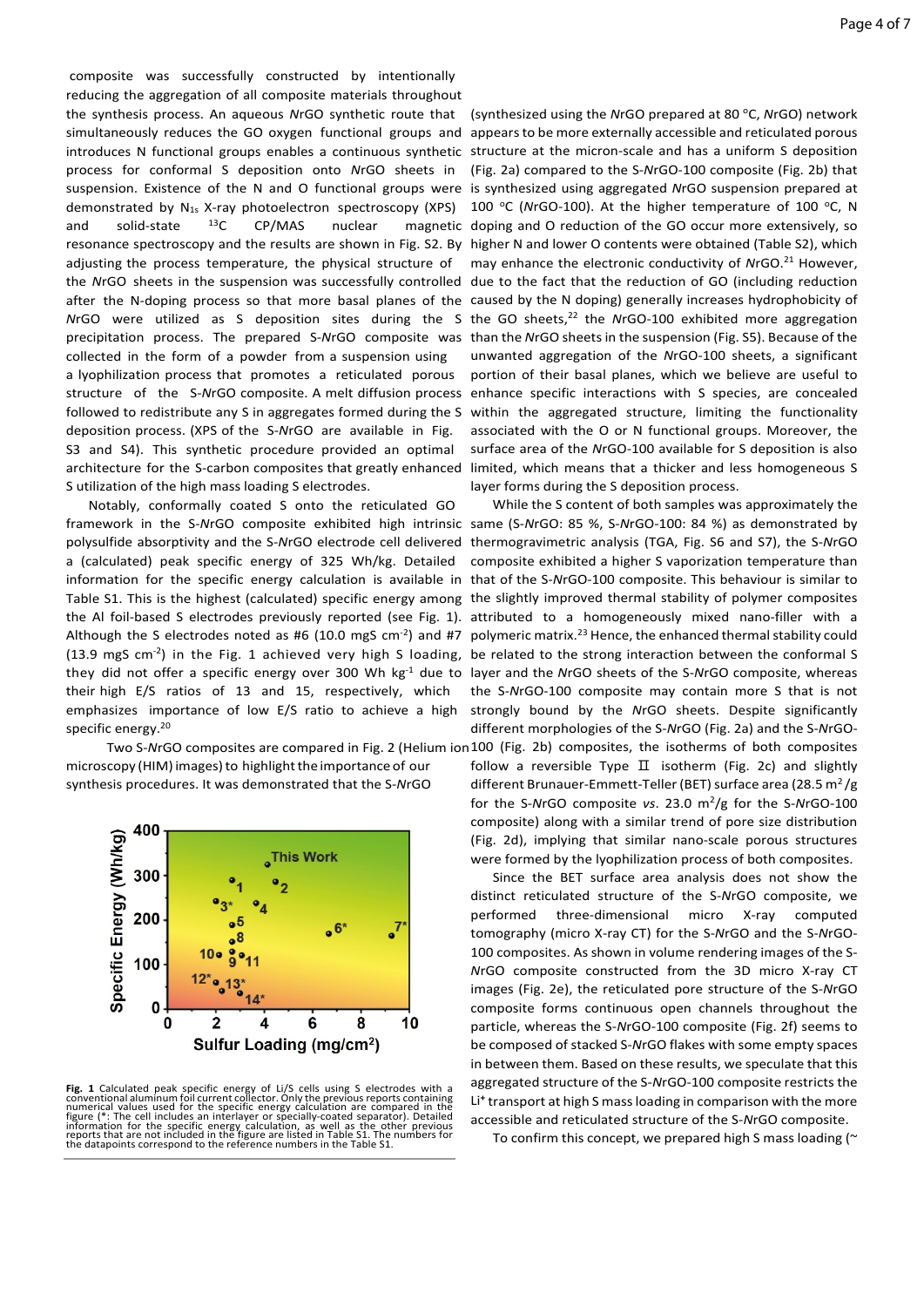

Fig. 2 Helium ion microscopy images of (a) the S-*N*rGO and (b) the S-*N*rGO-100<br>composite. (scale bar: 20 µm) (c) BET surface area measurement result and (d)<br>pore size distribution of the S-NrGO and S-NrGO-100 composites.

7.2 mgS/cm) S‐*N*rGO electrodes and S‐*N*rGO‐100 electrodes with Al foil and elucidated the mircon-scale structure of the prepared electrodes using micro X-ray CT. Because of the reticulated structure of the S‐*N*rGO composite, the S‐*N*rGO electrode obviously exhibits highly porous structure as shown in the volume rendering image (Fig. 3a) and cross section image (Fig. S8a), compared to the S‐*N*rGO‐100 electrode (Fig. 3b and S8b). According to the average porosity estimation results (from top surface to the interior of the electrodes, Fig. 3c), the S‐*N*rGO electrode exhibits significantly higher porosity with larger average pore size (Fig. S9) than the S‐*N*rGO‐100 electrode, where the S-NrGO electrode exhibited up to 50 % porosity. while the that of the S-NrGO-100 electrode is below 30 %.

In order to investigate the electrochemical behaviour of the discharged and charged in Type 2032 coin cells (Fig. 3d) with electrochemical impedance spectroscopy (EIS) measurement being performed at the end of each process. Because of the more aggregated architecture of the S‐ *N*rGO‐100 composite, the S‐*N*rGO‐100 electrode exhibited a significant discharge overpotential that caused a relatively low discharge specific capacity of 960 mAh/gS, whereas the S‐*N*rGO electrode showed a specific capacity of 1220 mAh/gS with discharge plateaus around 2.30 V and 2.03 V. The Nyquist plots shown in Fig. S10 support the galvanostatic test results, where the S‐*N*rGO‐100 electrode exhibits larger impedance than the S‐*N*rGO electrode, which is mainly due to the aggregated structure of the S‐*N*rGO‐ 100 electrode. The reticulated‐ structured S‐*N*rGO electrode



Fig. 3 Volume rendering images of (a) the S-NrGO electrode and (b) the S-NrGO-100 electrode (Scale bar: 100 µm, subvolume: 400 µm × 400 µm × 50 µm). (c) Porosity distribution of the S-NrGO and the S-NrGO-100 electrodes. (d

(Fig. S11a) provides sufficient channels to allow the electrolyte to penetrate the S‐*N*rGO composite particles and the electrode and maintains its open structure during cell operation (Fig. S11c), while the aggregated structure of the S‐*N*rGO‐100 electrode (Fig. S11b) provides limited electrochemical interface due to aggregation of the active material (Fig. S11d).

S-*NrGO* and S-*NrGO*-100 electrodes, the electrodes were was also demonstrated with an E/S ratio of 5 (Fig. S13) and 7 To verify that our S‐*N*rGO electrode is able to meet the requirements for high specific energy Li/S cells, a galvanostatic cycling test was performed for a high mass loading S‐*N*rGO electrode ( $\degree$  6.2 mgS/cm<sup>2</sup>) with a low E/S ratio of 4 ( $\degree$ 25 uL/cm<sup>2</sup>) electrolyte) in a coin cell. Notably, the S‐*N*rGO electrode exhibited a discharge specific capacity of ~1180 mAh/gS at 0.3 mA/cm2 (Fig. 4a) and maintained a specific capacity of 700‐900 mAh/gS (Fig. 4b) along with mean discharge voltage of 2.09‐ 2.11 V for 50 cycles, which indicates significant progress in improving the specific energy (Wh/kg) of the Li/S cells. A high calculated specific energy of 325 Wh/kg was obtained, which is mainly attributed to the low E/S ratio of 4, while maintaining high S utilization (differential capacity plots are shown in Fig. S12). Long term cycling performance of the S‐*N*rGO electrodes (Fig. 4c) at 0.1 C, where a specific capacity of over 650 mAh/gS was maintained after 300 cycles.

> Notably, the electrochemical performances of the high S loading S‐*N*rGO electrodes discussed above were achieved by designing an externally accessible and reticulated structure of the active materials. However, we expect that a larger electrochemical interface between the S electrode and electrolyte raises the chance of lithium polysulfide release that causes loss of active S from the electrode. Since the S‐*N*rGO electrode exhibited promising cycle life without any unique protection in the cell, it is worthwhile investigating the physical/chemical properties of the S‐*N*rGO composite. To do so, we prepared S‐*N*rGO composite that has almost identical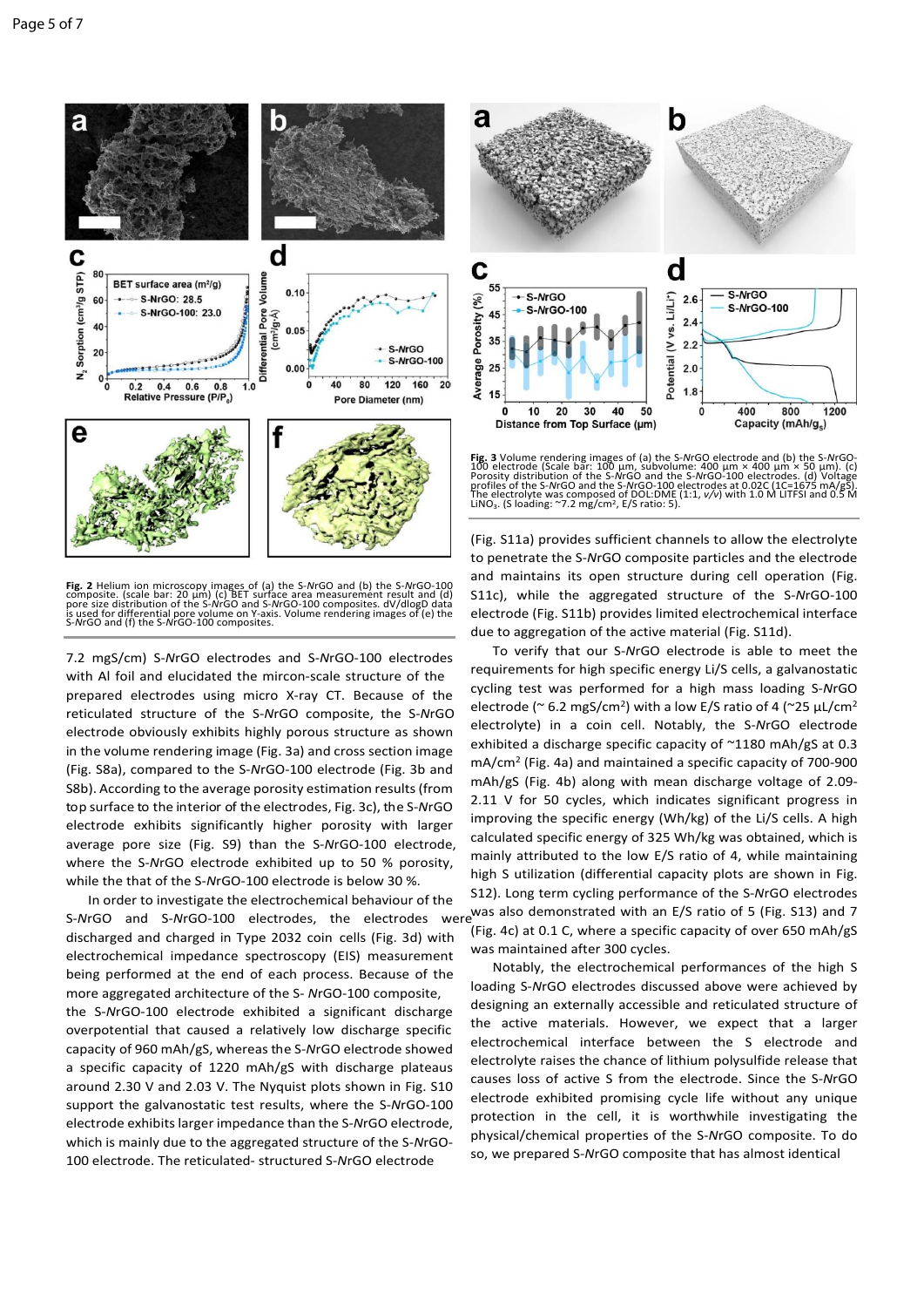



**Fig. 4** Electrochemical test results of high-loading S-NrGO electrodes. (a) Voltage<br>profiles and (b) cycling performances of the S-NrGO electrode at 0.1 C (S loading:<br> $\sim$  6.2 mg/cm<sup>2</sup>, E/S ratio: 4). (c) Cycling perform

chemical composition of the *N*rGO as that of the S‐*N*rGO composite (XPS, Fig. S14), but has a rather undesirable plateaus that represent the formation of high‐order aggregated S‐*N*rGO microstructure, prepared by a conventional filtration process conducted to collect the S‐*N*rGO composite as a powder (referred to as aggregated S‐*N*rGO, HIM and SEM images shown in Fig. 5a and 5b, respectively). While the S content of both samples was 85 % as demonstrated by TGA (Fig. S15), the S-NrGO composite exhibited a higher vaporization temperature of the S than that of the aggregated S‐*N*rGO composite, which corresponds to the phenomenon demonstrated for the S‐*N*rGO and the S‐*N*rGO‐100 composites (Fig. S4). Since both the S‐*N*rGO‐100 composite and the aggregated S‐*N*rGO composite form S aggregates during the melt diffusion process, it can be hypothesized that thermal stability is related to the S distribution on the *N*rGO.

The polysulfide dissolution test results also provide retention of S compared to the aggregated S‐*N*rGO composite. As shown in Fig. 5c, the test solution of the S‐*N*rGO composite remained colorless after 8 hours, whereas the test solution of the aggregated S‐*N*rGO composite rapidly displayed a dark yellow color, indicative of polysulfide formation due to the reaction of the S contained in the composite with the  $Li<sub>2</sub>S$ dissolved in the test solution. The results indicate that the S in the S-NrGO composite dissolved into the test solution more slowly and was retained to a higher degree than the S in the aggregated S‐*N*rGO composite. These results ostensibly conflict with the BET surface area analysis of each composite (Fig. S16), where the S‐*N*rGO has a higher surface area and therefore likely exposes a larger S surface area to the test solution. A possible explanation of the enhanced S retention in the S‐*N*rGO is an enhanced interaction between S and the non‐aggregated *N*rGO, presumably due to the larger *N*rGO surface area available for interaction with S. S redistribution occurred by the thermal S infiltration process enhances binding between S and *N*rGO, possibly due to thermal new C‐S bond formation on the *N*rGO carbon substructure, $24$  and improved contact between S and

highly S-philic N-based<sup>25</sup> and O-based functional groups<sup>26</sup> on the surface of the *N*rGO flake, while the aggregated S‐*N*rGO forms aggregated S in the composite (Fig. 5b). Consequently, Sreticulated *N*rGO substrate established secures deposited S well, which enhances the thermal and chemical stability of the S in the S‐*N*rGO composite. In addition, the S‐philic surface of the *N*rGO can be fully utilized during cell operation, which was confirmed by chemical and electrochemical polysulfide adsorption tests (Fig. S17‐S19). Li polysulfides in either the polysulfide absorption test solution and the polysulfide catholyte form Li bond with a N or O electron donor as a kind of dipole–dipole interaction, leading to secure Li polysulfide near the surface of the NrGO flakes.<sup>27,28</sup>

evidence that the S-NrGO composite exhibited improved which illustrates the high intrinsic polysulfide absorptivity of the To demonstrate the importance of the reticulated porous structure of the S‐*N*rGO composites along with chemical stability of active S on the electrochemical behaviour of the Li/S cells, galvanostatic cell tests were conducted at 0.05 C. Both the S‐*N*rGO and the aggregated S‐*N*rGO electrodes exhibited the typical discharge voltage profiles of a S electrode with plateaus around 2.4 V and 2.1 V (Fig. 5d). Identical first discharge polysulfides were demonstrated for the S‐*N*rGO and the aggregated S‐*N*rGO electrodes. However, a more prolonged second discharge plateau results in a higher total discharge capacity of 1410 mAh/gS for the S‐*N*rGO electrode than that of the aggregated S‐*N*rGO electrode (1310 mAh/gS). A similar trend was also observed during the charge process, where the S‐*N*rGO electrode recovered 95.3 % of the discharge capacity after the complete charge whereas the aggregated S‐*N*rGO electrode showed 90.1 % recovery of the discharge capacity. Ex‐ situ ultraviolet-visible (UV-Vis) spectroscopy results of the electrolytes collected from the cycled cells (Fig. 5e) confirm that a smaller amount of polysulfides remained in the electrolyte of the S‐*N*rGO electrode cell after the complete discharge and charge process than the aggregated S‐*N*rGO electrode cell, S‐*N*rGO electrode (Absorbance peaks: 320 nm,29‐31 350 nm,29, 31 420  $nm^{29-31}$  and 470  $nm^{29,31}$ ). In accordance with the above results, the S‐*N*rGO electrode exhibited 1.4–1.5 times higher specific discharge capacity than that of the aggregated S‐*N*rGO electrode at 0.1 C and 1.0 C, which mainly resulted from the prolonged second discharge plateau (Fig. S20). EIS results at the charged state demonstrate that the reticulated structure of the S‐*N*rGO significantly reduces the cell impedance associated with the electrochemical reaction rate and mass transport compared to that of the aggregated S‐*N*rGO electrode (Fig. S21). As a result, the S‐*N*rGO electrode exhibited significantly improved cycling performance over 300 cycles (Fig. S22).

#### **Conclusions**

In summary, we demonstrated a (calculated) peak specific energy of 325 Wh/kg for a Li/S‐*N*rGO cell by the rational design of a S‐*N*rGO electrode consisting of a conformal S layer deposited onto a *N*rGO framework without aggregation. The high S loading S-NrGO electrode (~6.2 mgS/cm<sup>2</sup>) with a conventional Al foil exhibited a high discharge specific capacity